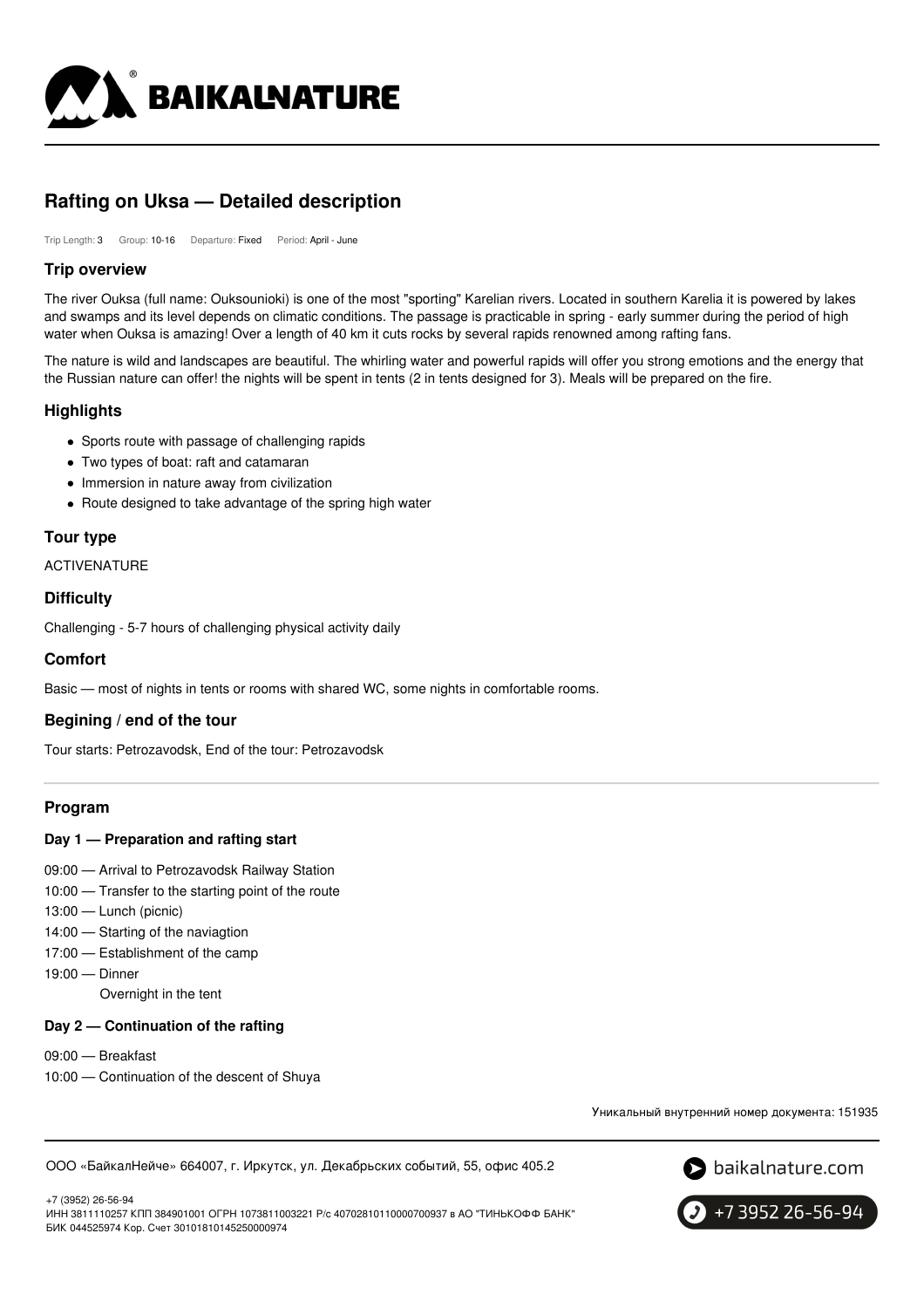

- 13:00 Lunch (picnic)
- 17:00 Establishment of the camp
- 19:00 Dinner near the fire
	- Overnight in tent

#### **Day 3 — Return and end of the programme**

- 09:00 Breakfast
- 10:00 Last kilometres of rafting
- 13:00 Outdoor lunch
- 16:00 Arrival to the Uksa village
- 17:00 Transfer to Petrozavodsk
- 19:00 Arrival to the railway station. End of the programme.

#### **Departures**

| <b>Start</b> | End        | Basic price per person |
|--------------|------------|------------------------|
| 30.04.2022   | 02.05.2022 | 16400.00 RUB           |
| 01.05.2022   | 03.05.2022 | 16400.00 RUB           |
| 07.05.2022   | 09.05.2022 | 16400.00 RUB           |
| 08.05.2022   | 10.05.2022 | 16400.00 RUB           |
| 13.05.2022   | 15.05.2022 | 16400.00 RUB           |
| 27.05.2022   | 29.05.2022 | 16400.00 RUB           |
| 03.06.2022   | 05.06.2022 | 16400.00 RUB           |
| 11.06.2022   | 13.06.2022 | 16400.00 RUB           |
|              |            |                        |

#### **Note**

Breakfast the first day and dinner the last days are not included. The price is for descent in raft for 8 (7 travelers + 1 instructor). Train tickets are available as an option, please, ask us.

# **What's included**

#### **Price includes**

- Russian-speaking guide services
- Transport as per itinerary
- Meals
- Medical insurance
- Banya
- Letter of invitation
- Camping outfit rental
- Raft and equipment rental

# **Checklist & Equipment**

**Price does not include**

- English-speaking guide
- Railway tickets
- Sleeping bag rental

Уникальный внутренний номер документа: 151935

ООО «БайкалНейче» 664007, г. Иркутск, ул. Декабрьских событий, 55, офис 405.2





 $9 + 7395226 - 56 - 94$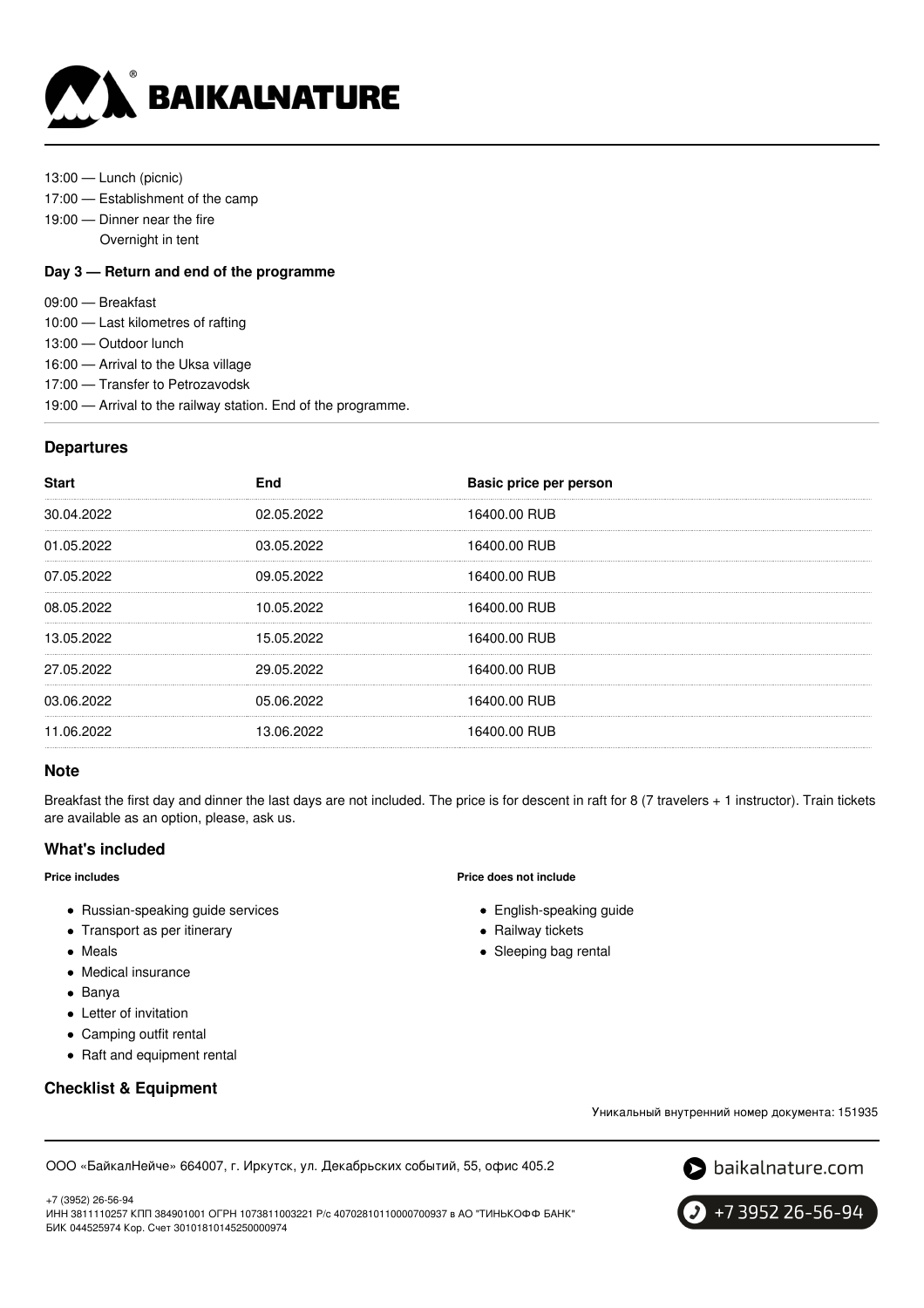

During your kayak tour, your luggage will be carried in a dry-bag (70 L.), on the kayak itself. Please think about it while packing !

#### **Recommended checklist**

**Sunglasses** Raincoat or wind and waterproof shell jacket (with hood !) POLARTEC or similar pullover Long sleeve shirts or sweatshirts **Shorts** T-shirts **Socks** Comfortable walking shoes (like Vibram or similar) Headlamp Toilet roll Towel Swimsuit Tick and mosquitoes repellent spray Photo / video camera Flip-flop or kayak shoes

# **Meals**

Cold lunch and hot dinner, cooked on an open fire in the evening.

#### **Visa**

You need a tourist visa to travel to Russia. It can be issued for a maximum period of 30 days. Your passport has to be valid for at least six months after the expiry date of your visa and to have at least two blank pages.

BaikalNature offers visa support and has created "BaikalNature letter of invitation" package. If you buy a BaikalNature tour, this package is absolutely free; when you buy any other BaikalNature service, you will have to pay for this package. For more information please conact your nearest Russian Embassy or Visa Application Center.

# **Health**

No compulsory vaccination.

Provide a first aid kit that includes among other items:

- aspirin or paracetamol,
- anti-diarrheal pills,
- antiseptic,
- adhesive plaster,
- sterile pads.

If you have individual diseases, make sure you have taken your medications.

#### **Medical Form**

A good physical condition is required.

# **Emergency Contact**

You can contact BaikalNature by phone: +73952 26 56 94. In addition, your call will be forwarded to your manager, reachable 7/7.

Уникальный внутренний номер документа: 151935

ООО «БайкалНейче» 664007, г. Иркутск, ул. Декабрьских событий, 55, офис 405.2



 $\big\}$  +7 3952 26-56-94

+7 (3952) 26-56-94 ИНН 3811110257 КПП 384901001 ОГРН 1073811003221 Р/с 40702810110000700937 в АО "ТИНЬКОФФ БАНК" БИК 044525974 Кор. Счет 30101810145250000974